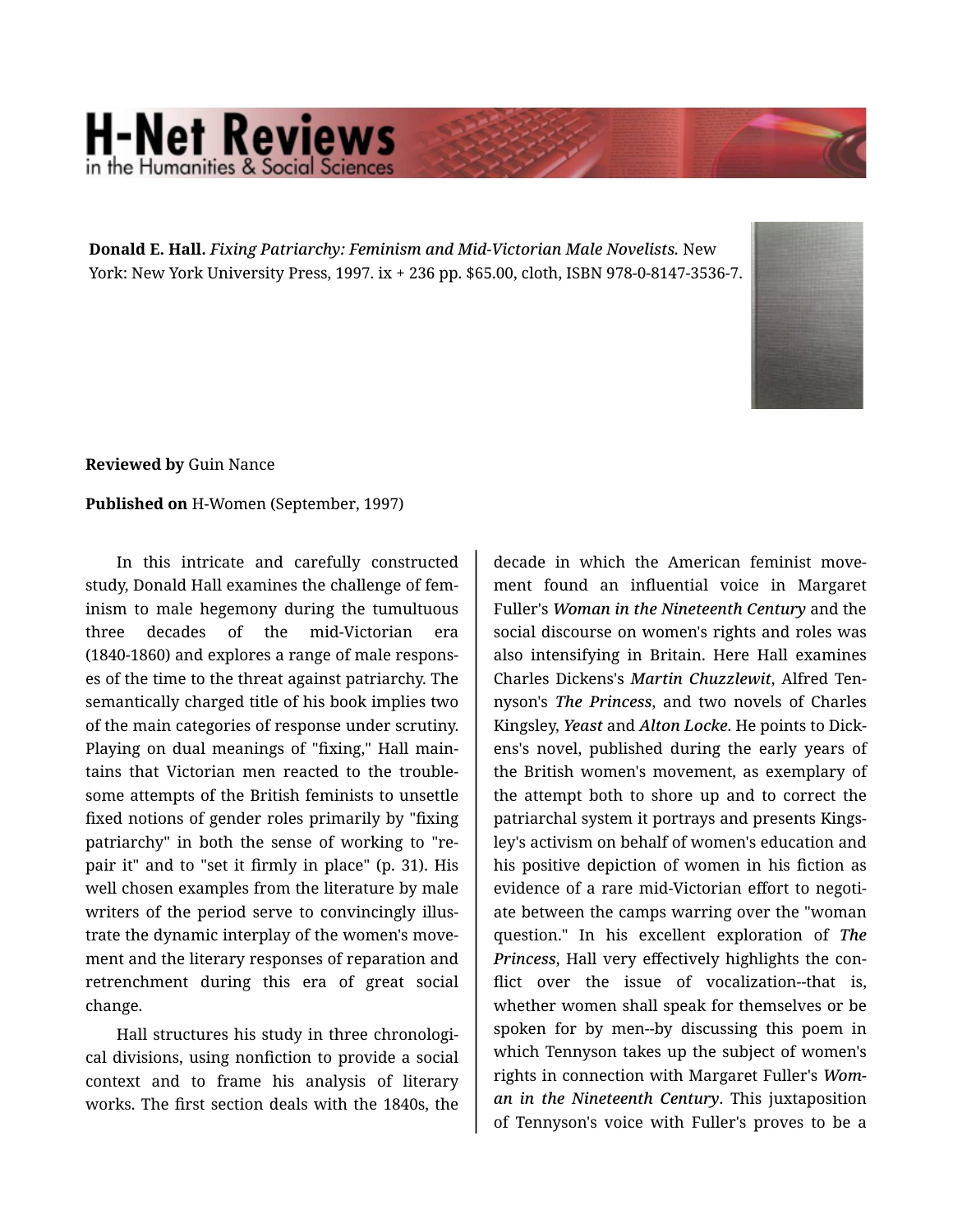persuasive technique for illustrating Hall's em‐ phasis on the patriarchal strategy of "subsump‐ tion"--a defense mechanism through which males appropriate, modify, and reissue the words and ideas of women.

Part Two of the study treats the 1850s, a peri‐ od of growing political activism for feminists in England during which the Women's Suffrage Peti‐ tion (1851) was presented to the House of Lords. Within the cultural and political context of in‐ creasing feminist "contestation," Hall examines William Makepeace Thackeray's *The Newcomes*, Dickens's *Little Dorrit*, and Thomas Hughes's *Tom Brown's Schooldays*. He finds that although Thackeray presents aggressive and competitively successful women characters (mainly as revealers of the rapacity of capitalism) and Dickens demon‐ strates in this novel a "laudable concern with male corruption" (p. 129), both novels ultimately work to reestablish patriarchy. Against the picture in these novels of at least some accommodation of changing ideas of gender, Hall counterpoises Hughes's novel, which he asserts is in its outright misogyny, a "marker of retrenchment" (p. 152).

In Part Three, focusing on the 1860s as a peri‐ od of incremental progress for women, Hall nicely interweaves ideas from essays of the period with his exploration of the fiction... For example, Harri‐ ett Martineau's essay "Female Industry" (1859), in‐ troduces his treatment of Wilkie Collins's novels ( *The Woman in White*, *Man and Wife*, and *Arm‐ dale* ) as illustrative of positive changes in the de‐ piction of women in fiction that mirrored the changing roles of women in the culture. Similarly, he opens his discussion of the politically astute women in Trollope's novels, particularly *Barch‐ ester Towers* and *The Prime Minister*, with an ex‐ cerpt from Anne Isabella Robertson's lecture to the Irish National Society for Women's Suffrage (1872) in which she proclaims a widening of the traditionally held "woman's sphere" into politics.

The final section also rounds out Hall's explo‐ ration of a Dickens novel from each of the three

decades. His design in examining Dickens's work over time is calculated to demonstrate generally the evolution of discourse in response to social change and, in particular, to illustrate Dickens's various and somewhat incrementally accommo‐ dating responses to the steady "unfixing" of gen‐ der roles occurring in society. In *Great Expecta‐ tions*, he finds evidence of accommodation in the novelist's complex depiction of "transgressive" women but of fearful resistance to female self-de‐ termination in Dickens's treatment of women act‐ ing together, in community. Hall links Dickens's anxiety over the idea of a community of women with the apprehension and anti-feminist oppression of a male-dominated system that produced the Contagious Diseases Acts, which made women suspected of being prostitutes subject to forced examination for venereal disease. While he lays his groundwork very carefully for drawing such a connection by emphasizing the interplay of social practice and literary forms, his assertion that several aspects of *Great Expectations* "enabled" the Contagious Diseases Acts seems to place a greater social burden on the novel than it was meant to bear.

Although the study concentrates on the mid-Victorian years, its discursive interrogation of gender conflict and of male strategies for preserv‐ ing power illuminates the entire Victorian era (and beyond). In addition to incorporating the voices of British feminists of the nineteenth centu‐ ry, Hall draws extensively upon the work of twen‐ tieth-century feminists and theorists. The result is a book that is rich in feminist scholarship and in‐ sightful in its application of contemporary theory to Victorian literature.

Copyright (c) 1997 by H-Net, all rights re‐ served. This work may be copied for non-profit educational use if proper credit is given to the au‐ thor and the list. For other permission, please con‐ tact H-Net@h-net.msu.edu.

2